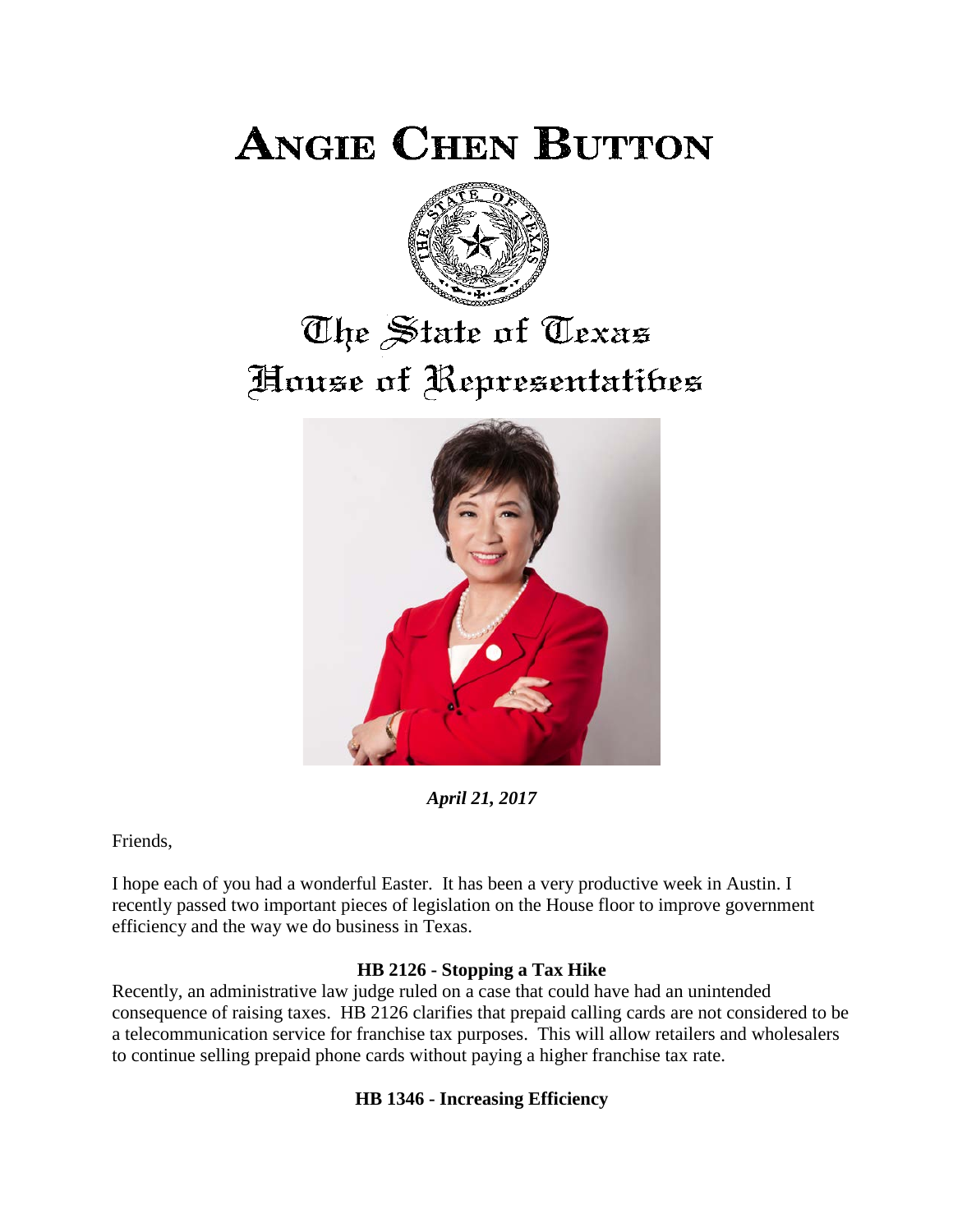HB 1346 moves the date that heavy equipment dealers have to submit their property tax and sales tax payments to the same day, the 20th day of each month. This gives dealers a reasonable amount of time to accurately calculate and submit their property taxes and sales statements.

#### **School Finance**

On Wednesday, April 19th the Texas House passed HB 21, which will reform our broken school finance system. The house worked tirelessly to craft this bill after a 2016 Texas Supreme Court ruling declared Texas' school finance system "undeniably imperfect with immense room for improvement." I proudly supported this important legislation, because it will ensure over \$1 billion in additional funding for students all over Texas. In addition to giving schools more money for every student, this bill relieves pressure on cities and counties that have been funding schools with local property taxes, as well as funds programs for dyslexic and bilingual students. HB 21 was one big step toward correcting school finance and I will continue to fight for you and Texas public schools in the future as well!

#### **Ethics Reform**

The Texas House is committed to increasing transparency in government and holding elected officials accountable to those who elected them to serve. This week, the Texas House passed five emergency item ethics bills.

- HB 1377 Simplifies the personal financial statement reporting requirements for state officers, candidates elected to office, and state party chairs.
- HB 1378 Repeals a law that was rendered unenforceable by a recent court ruling that creates the sixty-day, ten-person requirement for general-purpose committees.
- HB 1379 Enhances election transparency and allows for the public to have more access to information about the flow of campaign money.
- HB 1381 Streamlines the notification requirements for personal financial statement due dates.
- HB 1384 Repeals a law that was rendered unenforceable by a recent court ruling that restricts contributions and expenditures made in the campaign for Speaker of the Texas House of Representatives.

These bills will now head over to the Senate. To see where these, or any bills, are in the legislative process, please visit [http://www.capitol.state.tx.us/.](http://www.capitol.state.tx.us/)

#### **HB 100 - Ride Sharing**

This week, the House passed HB 100 that establishes a statewide framework for ride sharing companies. This bill would prevent the patchwork approach cities are currently using and provide a uniform system across the state that would take away burdensome regulations and barriers for companies looking to provide those services. The bill requires companies to register with the Texas Dept. of Licensing and Regulation and to conduct annual background checks on their employees. It is important for Texas to work to make sure our laws are not too cumbersome as new technology and business models enter the market. HB 100 will now head to the Senate for their consideration.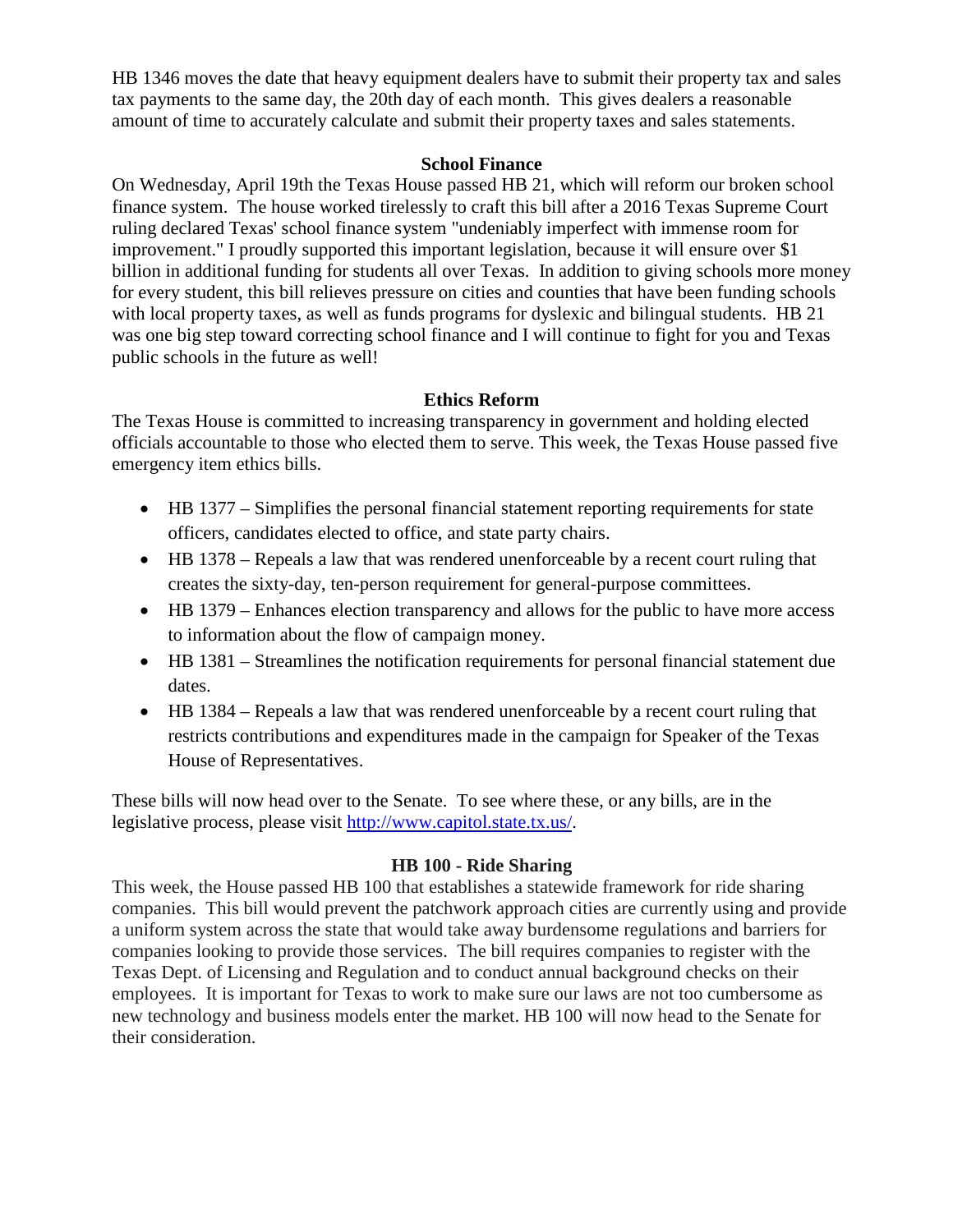

Last Thursday, I had the pleasure of spending time with Lucia, Sophia, and Leo Constantino who served as Honorary Pages for the Texas House of Representatives. The Honorary Page program gives children the opportunity to learn about the legislative process. Thank you for coming to your Texas State Capitol!